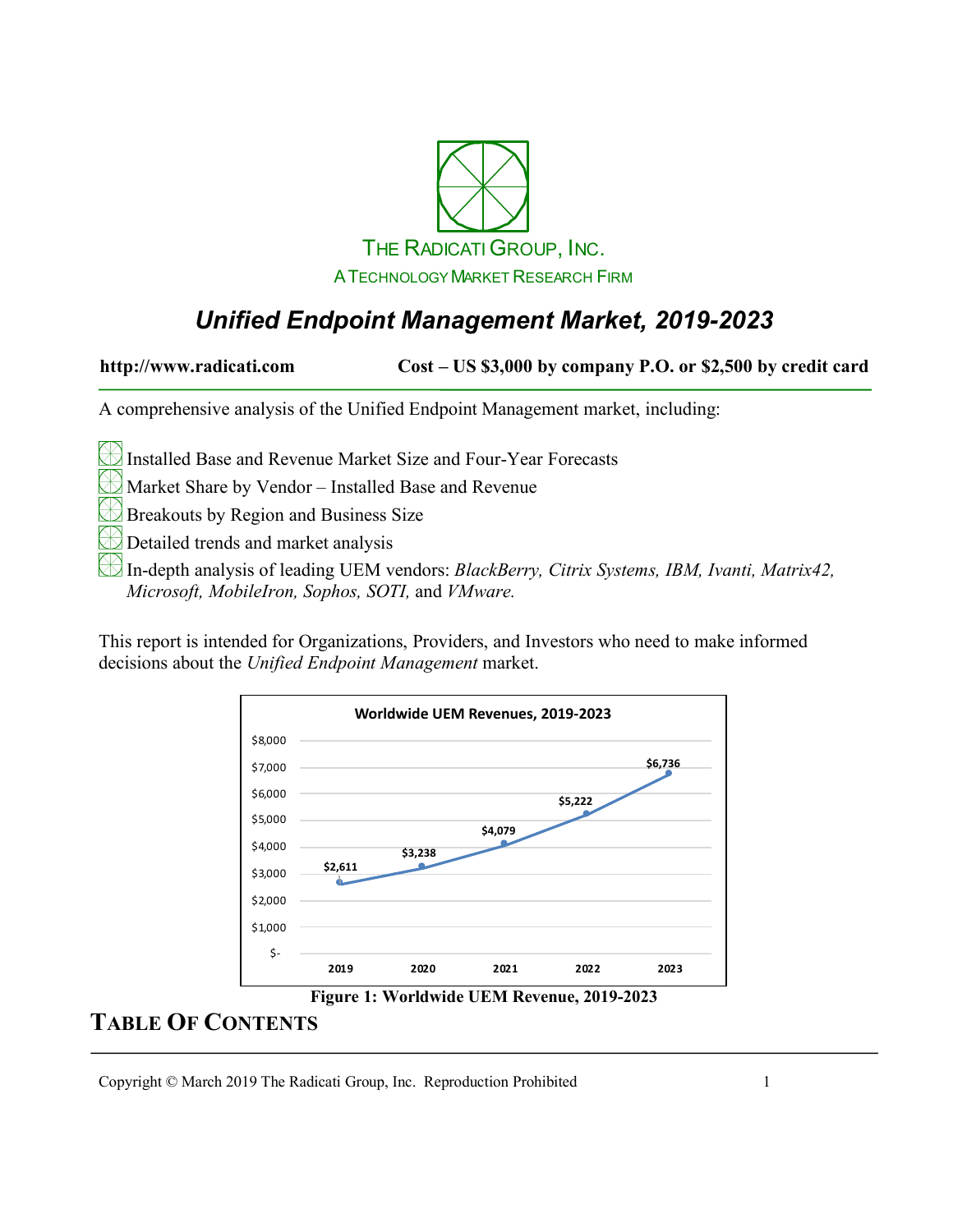| <b>CHAPTER TWO - UNIFIED ENDPOINT MANAGEMENT VENDORS24</b> |  |
|------------------------------------------------------------|--|
|                                                            |  |
|                                                            |  |
|                                                            |  |
|                                                            |  |
|                                                            |  |
|                                                            |  |
|                                                            |  |
|                                                            |  |
| SOTI                                                       |  |
|                                                            |  |

# **LIST OF FIGURES**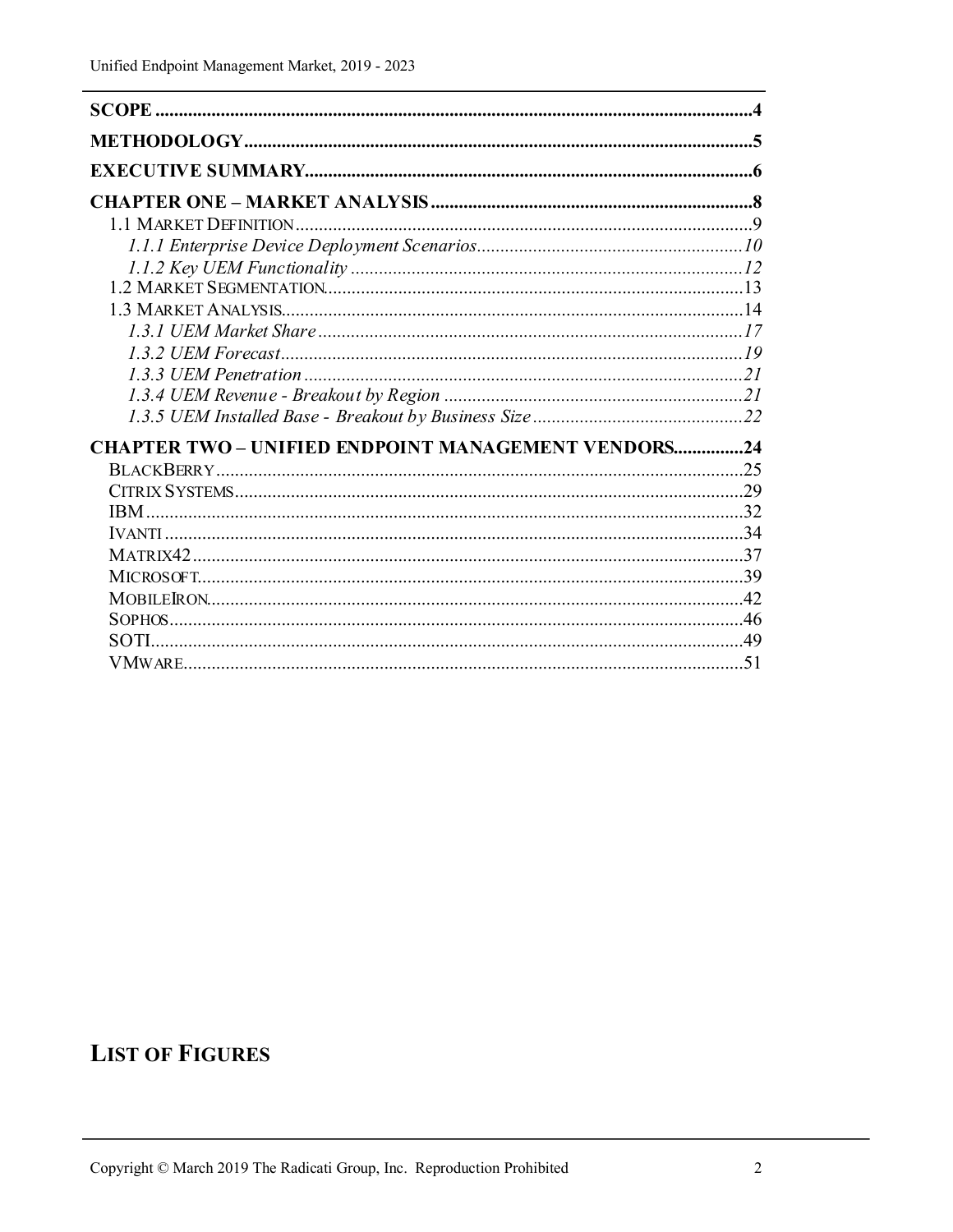### **LIST OF TABLES**

# **About The Radicati Group, Inc.**